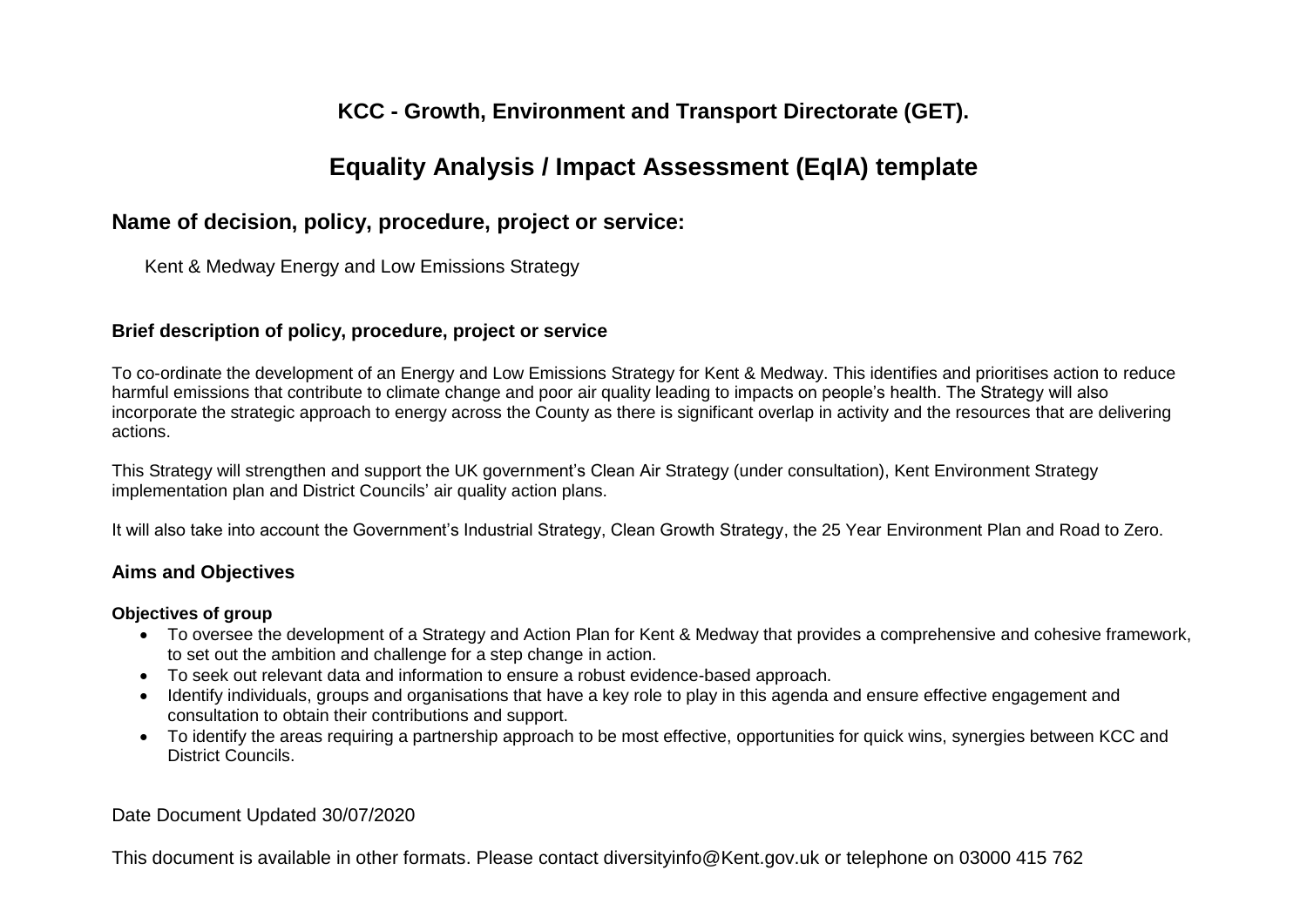- Promote increased partnership action and information sharing.
- Take individual responsibility to promote opportunities, align action and foster a wider awareness of the development of the strategy and the challenges faced from this agenda through our own roles and interactions.

### **Outcomes**

- Support the delivery of Kent & Medway air quality objectives, as defined by EU Directives and the UK's Air Quality Strategy to reduce the level of air pollutants
- To focus local authority action where it can positively influence more secure, sustainable and affordable energy (the energy trilemma) to benefit Kent residents and businesses
- Deliver a joined-up approach to tackling the challenges of climate change and air quality
- Demonstrate tangible improvements in tackling air pollution through more partnership activity
- Ensure actions and resources are focused where they are needed most and to benefit the most vulnerable residents

### **Outputs**

- Strategy and Action plan
- Comprehensive evidence base and identified gaps, where more research is required
- Identify policies required to influence local planning/local plans
- Develop simple messages for the public, for partners to use in communications
- Develop Kent & Medway case studies
- Develop a knowledge hub of current/planned actions
- Joint funding opportunities

Date Document Updated 30/07/2020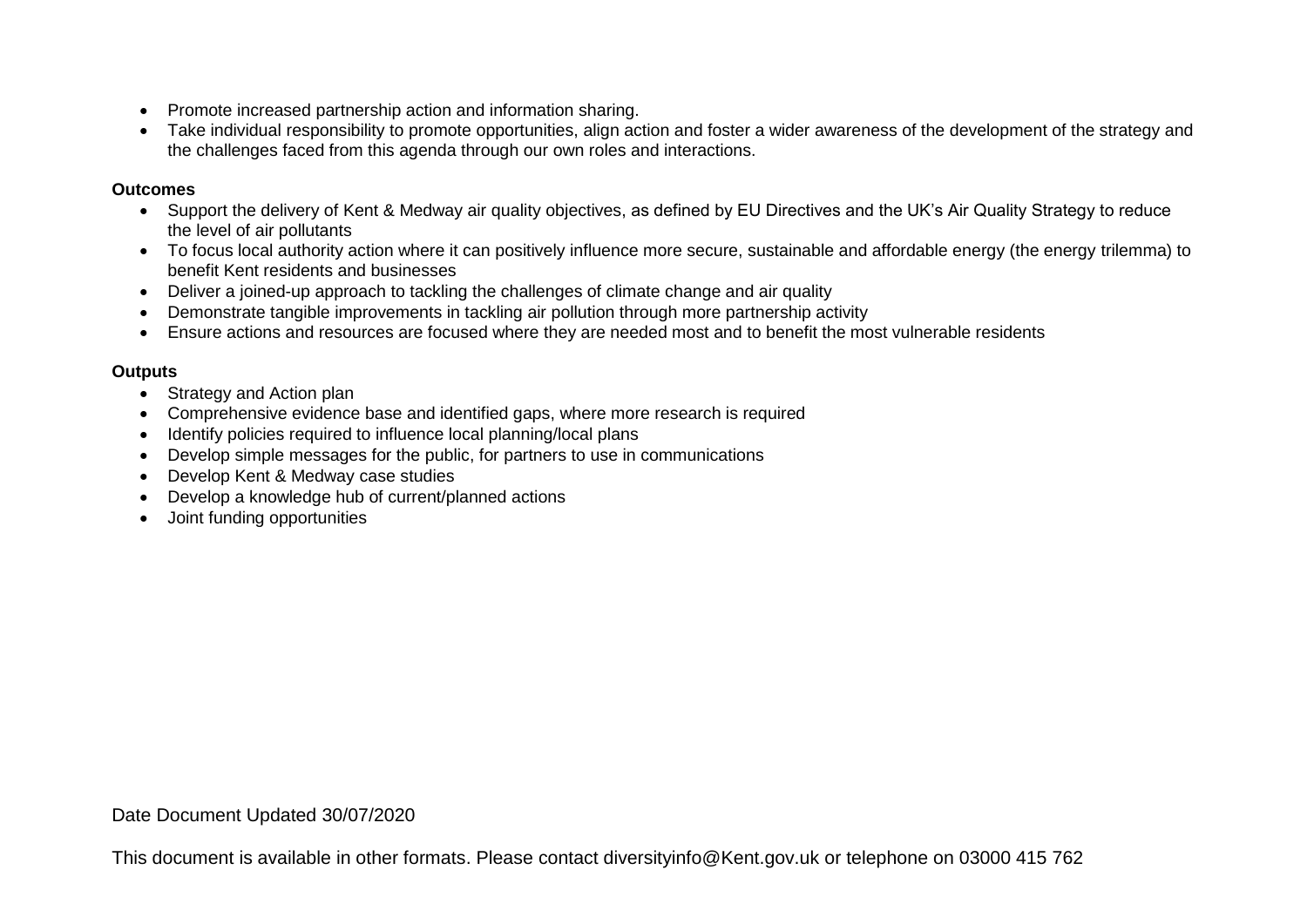## **JUDGEMENT**

### **Adjust and continue - adjust to remove barriers or better promote equality**

The initial screening did not identify any significant negative impacts, instead some low negative impacts are most likely to be outweighed by the wider positive benefits from the strategy and action plan.

During the development of the Strategy through 2018 and into 2019, further evidence was sought on the previously assumed negative impacts.

One Medium negative impact identified related to parking location and/or design with associated electric vehicle charging point, where access barriers could arise for disabled drivers and carers.

During the public consultation which ran from 2<sup>nd</sup> July to 23<sup>rd</sup> September 2019, feedback was invited about Equalities impacts. Several responses advised additional concerns, and these have been included within this revision. This impacts assessment supports the final version of the Strategy to be presented to the Environment & Transport Cabinet Committee and Kent Chief Executives and Leaders.

The additional information is also being considered to inform the supporting action plan. The aim is to ensure that any negative impacts for specific protected characteristics are minimised or addressed as far as reasonably practicable through the final Strategy and action plan.

**I have found the Adverse Equality Impact Rating to be** Low

Date Document Updated 30/07/2020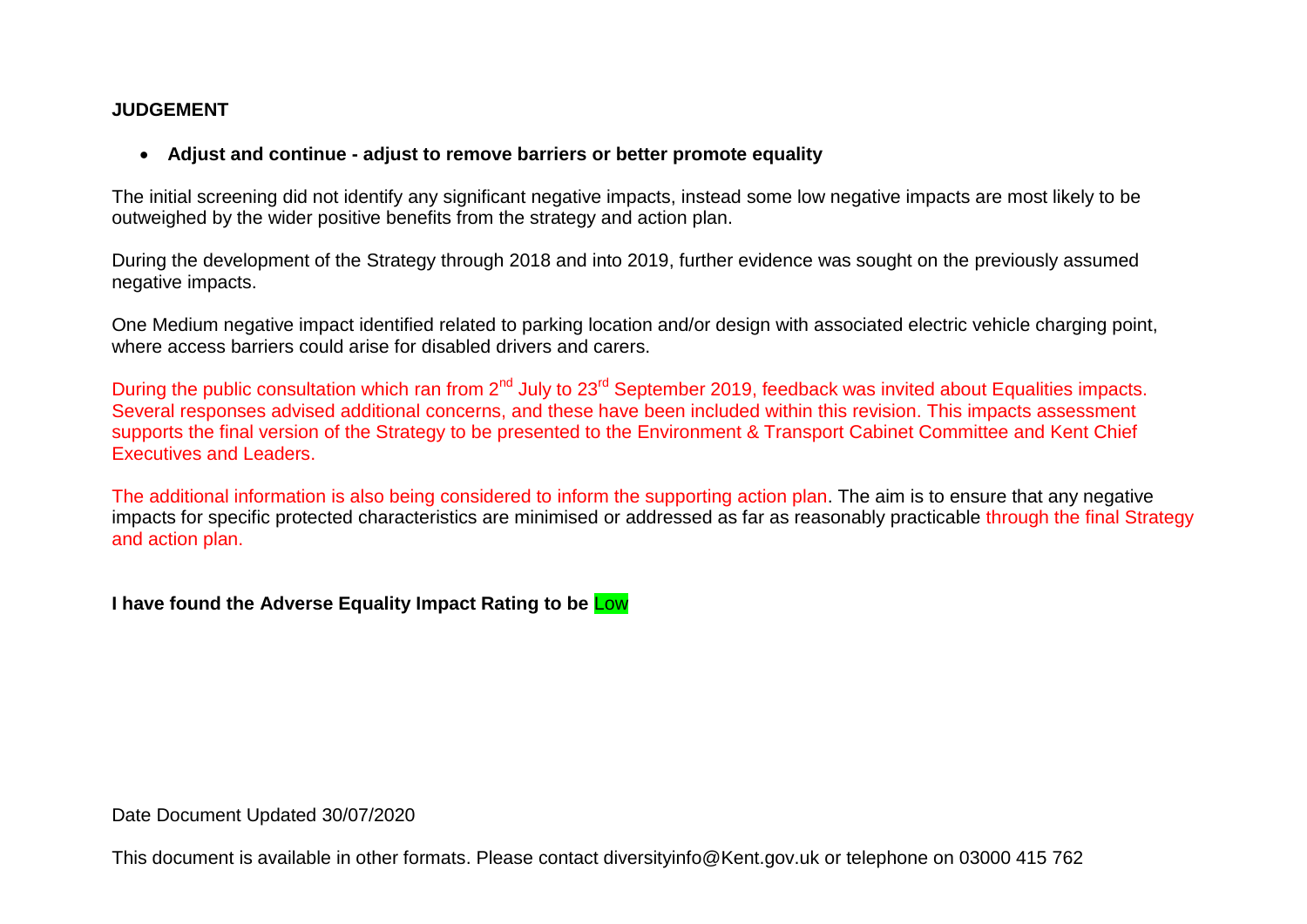# **GET Document Control**

# **Revision History**

| <b>Version</b>   | <b>Date</b> | <b>Authors</b> | <b>Comment</b>                                                                                                                                                                                                                                                                                                                                                                                                                           |  |  |  |
|------------------|-------------|----------------|------------------------------------------------------------------------------------------------------------------------------------------------------------------------------------------------------------------------------------------------------------------------------------------------------------------------------------------------------------------------------------------------------------------------------------------|--|--|--|
| V <sub>0.1</sub> | 13/11/2017  | D Kapaj        | Initial screening grid completed by Sustainable Business & Communities team<br>(team meeting)                                                                                                                                                                                                                                                                                                                                            |  |  |  |
| V <sub>0.2</sub> | 23/11/2017  | D Kapaj        | Review and development of first draft by first meeting of K&M energy and low<br>emissions working group                                                                                                                                                                                                                                                                                                                                  |  |  |  |
| V <sub>0.3</sub> | 31/01/2018  | D Kapaj        | Further feedback from K&M energy and low emissions working group and EPE<br>E&D groep                                                                                                                                                                                                                                                                                                                                                    |  |  |  |
| V <sub>0.4</sub> | 19/02/2018  | D Kapaj        | Refined further based on additional feedback and evidence obtained                                                                                                                                                                                                                                                                                                                                                                       |  |  |  |
| V <sub>0.5</sub> | 28/03/2018  | D Kapaj        | Refined further based on additional feedback and evidence obtained                                                                                                                                                                                                                                                                                                                                                                       |  |  |  |
| V <sub>0.6</sub> | 05/04/2018  | D Kapaj        | Formatted into GET template and feedback from A Agyepong                                                                                                                                                                                                                                                                                                                                                                                 |  |  |  |
| V <sub>1</sub>   | 29/08/2018  | D Kapaj        | Finalised content to support Environment & Transport Cabinet Committee paper                                                                                                                                                                                                                                                                                                                                                             |  |  |  |
| V <sub>2</sub>   | 08/05/2019  | D Kapaj        | Additional evidence obtained:<br>availability of electric/hybrids on Motability Scheme<br>$\blacksquare$<br>barriers to walking for over 65s<br>benefits of 20mph zones<br>$\blacksquare$<br>DfT report – disabled people behaviours and attitudes to travel<br>additional impacts identified by HTW EV Strategy EqIA<br>$\blacksquare$<br>Revised impacts accordingly – risk level unchanged and no new significant<br>negative impacts |  |  |  |

Date Document Updated 30/07/2020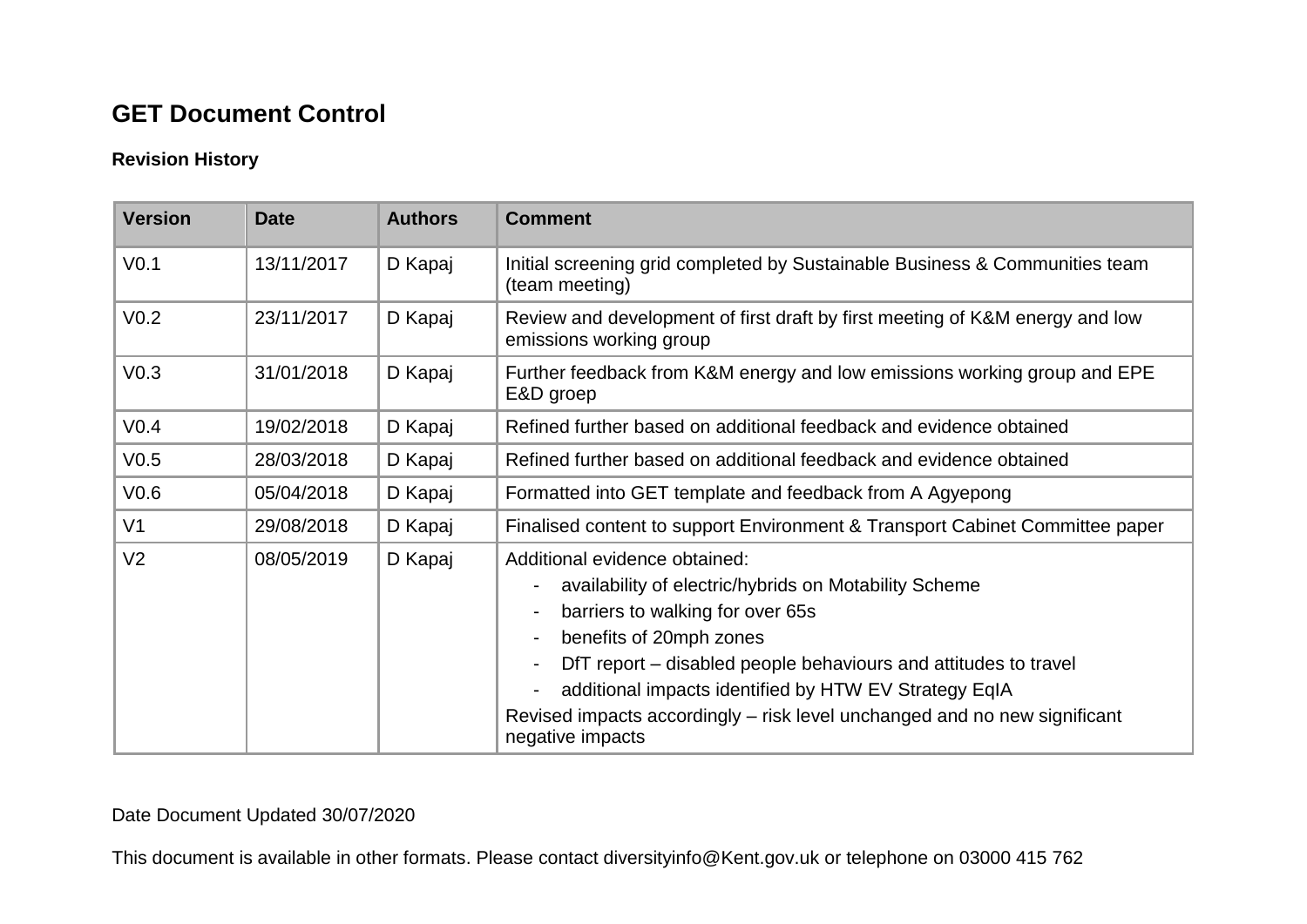| V <sub>3</sub> | 04/11/2019 | D Kapaj | Public consultation feedback on equalities impacts taken into account:                                                                                                                                                                |
|----------------|------------|---------|---------------------------------------------------------------------------------------------------------------------------------------------------------------------------------------------------------------------------------------|
|                |            |         | Impacts for the gypsy and traveller communities.<br>$\overline{\phantom{0}}$                                                                                                                                                          |
|                |            |         | - Fuel poverty                                                                                                                                                                                                                        |
|                |            |         | The affordability of new technologies (Electric vehicles, solar, heat pumps<br>$\sim$<br>etc) for those on low incomes (disabled including those with long-term<br>health issues, older people, families with young children, carers) |

# **Document Sign-Off (this must be both the relevant Head of Service and the relevant Director)**

### **Attestation**

I have read and paid due regard to the Equality Analysis/Impact Assessment. I agree with the actions to mitigate any adverse impact(s) that has /have been identified.

| <b>Name</b>          | <b>Signature</b> | Title                                          | Date of Issue                  |
|----------------------|------------------|------------------------------------------------|--------------------------------|
| Carolyn McKenzie     | C MCKenzie       | Head of Sustainable Business & Communities     | $14^{\text{th}}$ November 2019 |
| <b>Katie Stewart</b> | K Stewart        | Director of Environment Planning & Enforcement | 14 <sup>th</sup> November 2019 |

Date Document Updated 30/07/2020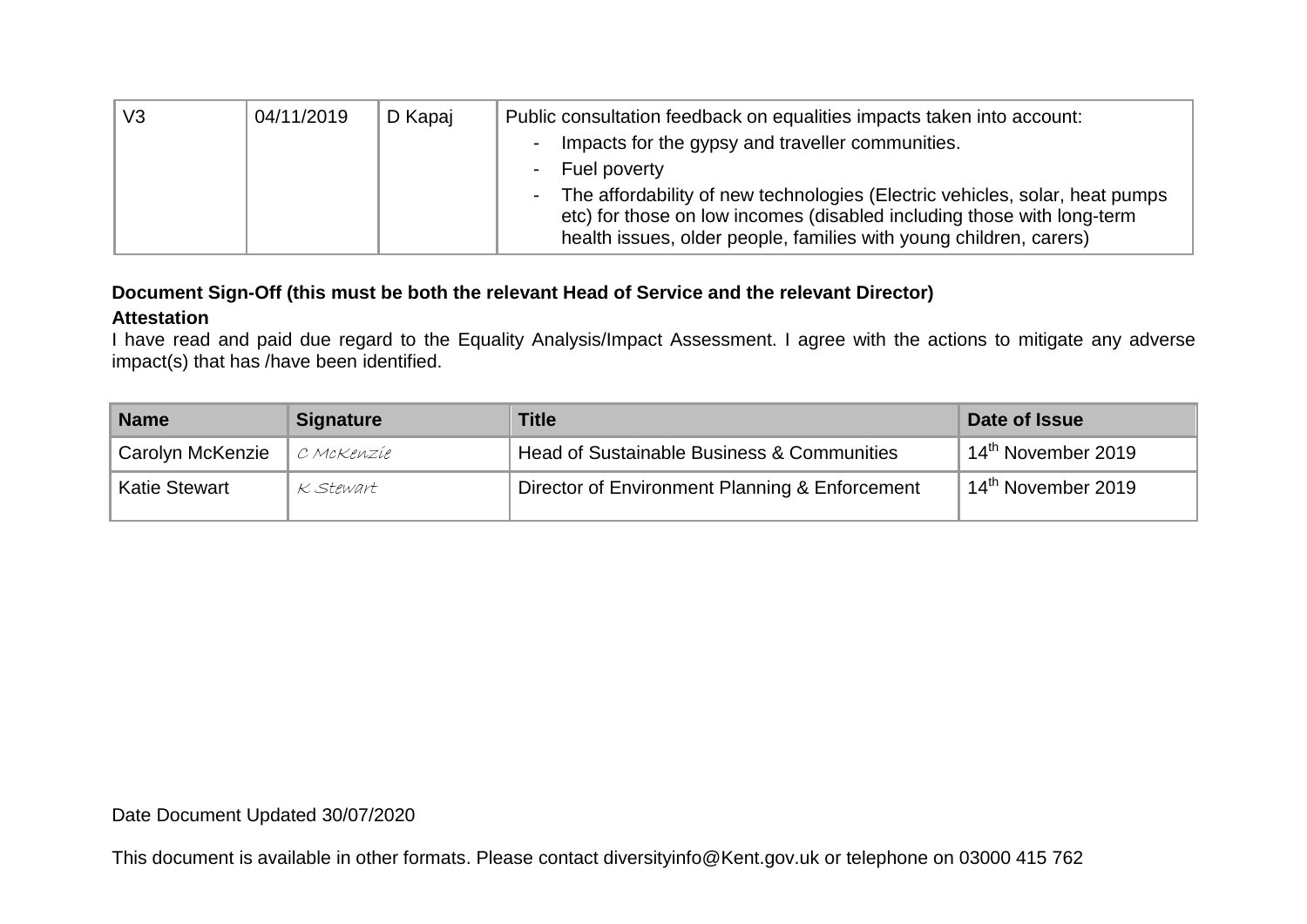# **Part 1 - Screening**

**Regarding the decision, policy, procedure, project or service under consideration,** 

**Could this policy, procedure, project or service, or any proposed changes to it, affect any Protected Group (listed below) less favourably (negatively) than others in Kent?** 

**Could this policy, procedure, project or service promote equal opportunities for this group?**

**Please note that** there is no justification for direct discrimination; and indirect discrimination will need to be justified according to the legal requirements

|                        | You MUST provide a brief commentary as to your findings, or this EqIA will<br>be returned to you unsigned |                                                                                    |                                                                                                                                                                                                                                                                                                                  |                                                                                                                                                                                                                                |
|------------------------|-----------------------------------------------------------------------------------------------------------|------------------------------------------------------------------------------------|------------------------------------------------------------------------------------------------------------------------------------------------------------------------------------------------------------------------------------------------------------------------------------------------------------------|--------------------------------------------------------------------------------------------------------------------------------------------------------------------------------------------------------------------------------|
| <b>Protected Group</b> | <b>High Negative</b><br>Impact                                                                            | <b>Medium Negative</b><br><b>Impact</b>                                            | <b>Low Negative Impact</b>                                                                                                                                                                                                                                                                                       | <b>High/Medium/Low</b><br><b>Favourable Impact</b>                                                                                                                                                                             |
| Age                    |                                                                                                           | Affordability of new<br>energy technologies,<br>where grants are not<br>available. | Encouraging public transport over car<br>potentially gives rise to personal safety<br>concerns ie vulnerable to<br>abuse/followed home. Those with<br>memory problems feel particularly<br>vulnerable. (although road safety stats<br>show public transport is safer than cars<br>ie fewer accidents) Evidence 5 | High – children/young<br>people due to evidence<br>of air quality impact on<br>lung development (up<br>to age 9) and long-<br>term effect on health<br>into adulthood<br>Medium $-$<br>improvements to public<br>transport and |

Date Document Updated 30/07/2020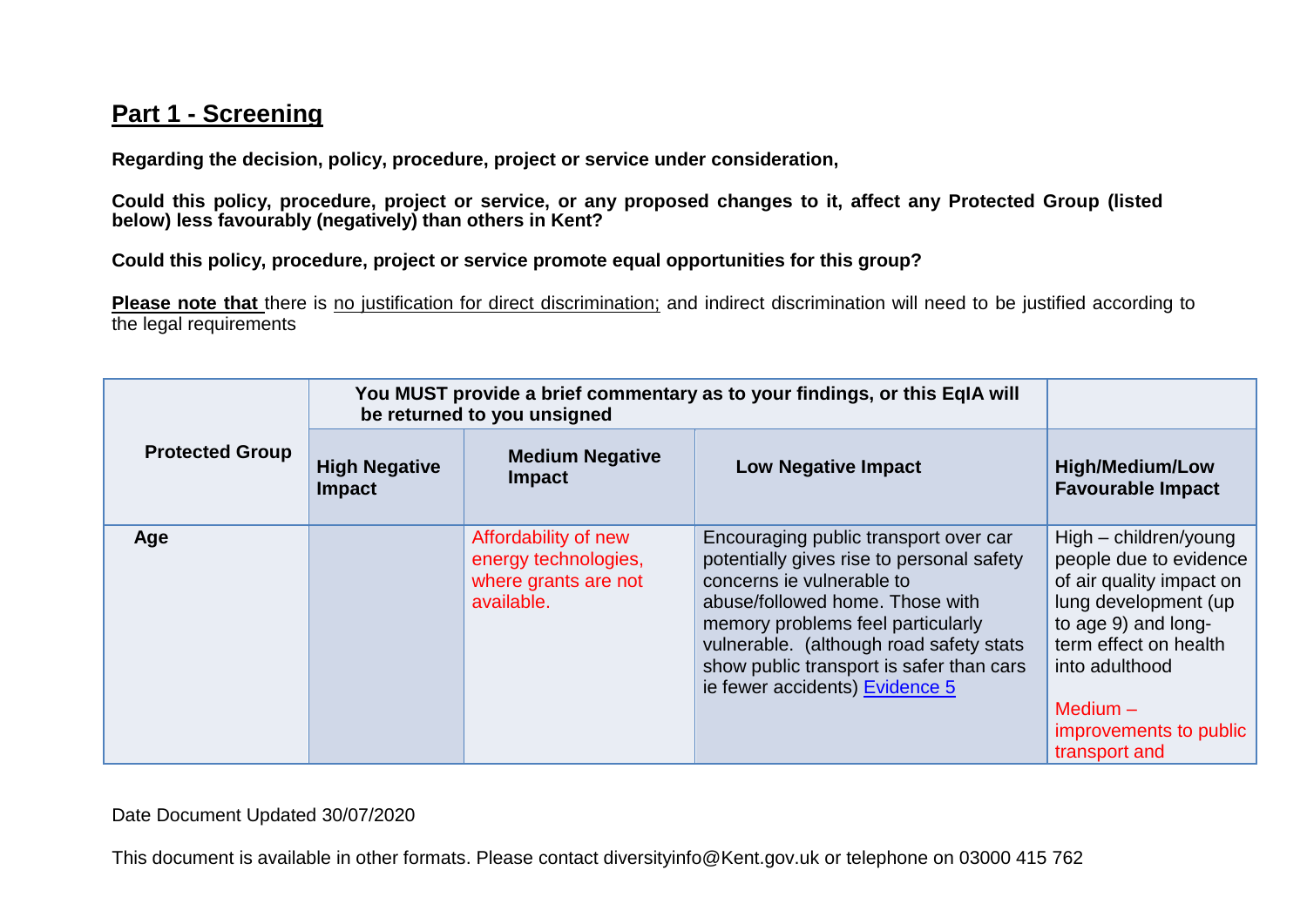|  |  | walking/cycling<br>infrastructure to<br>provide improved<br>access to active travel<br>options for those who<br>cannot afford their own<br>transport.                                                                                                                                              |
|--|--|----------------------------------------------------------------------------------------------------------------------------------------------------------------------------------------------------------------------------------------------------------------------------------------------------|
|  |  | Medium - improving<br>air quality and home<br>energy efficiency will<br>reduce risks of illness<br>and/or early death<br>particularly linked to<br>conditions mainly<br>affecting young<br>children or older<br>people or due to living<br>in colder homes. (ie<br>heart disease, stroke,<br>COPD) |
|  |  | Medium - Young<br>people (aged $18-29$ ) -<br>25% less likely to own<br>a car, so reliant on<br>public transport/lift-<br>share and active travel<br>and this age group will<br>benefit from<br>improvements to this                                                                               |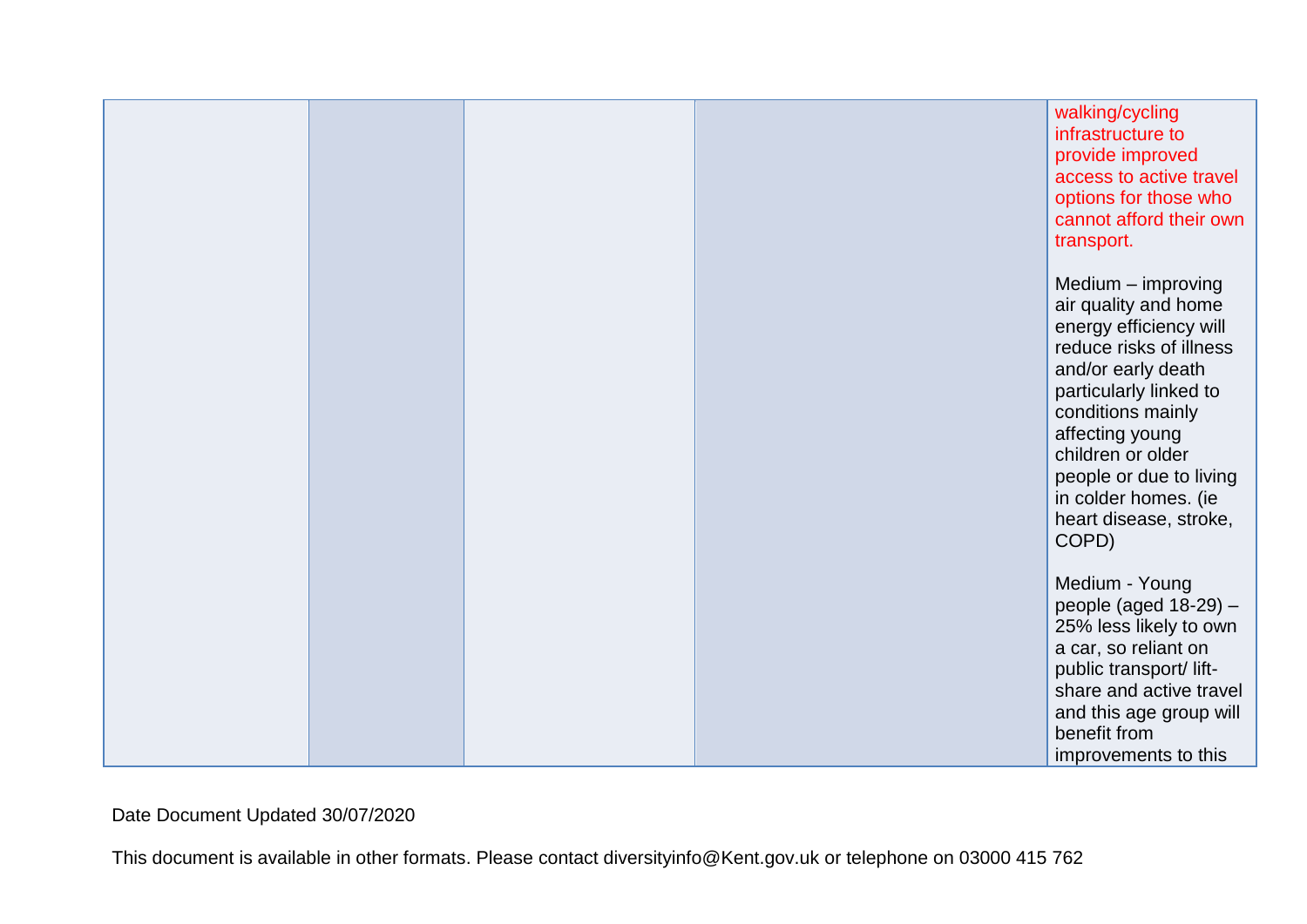|                   |                                                                                                                                                         |                                                                                                                                                                                                                           | infrastructure and<br>availability of pay-as-<br>you-go car clubs.<br>Medium - Young and<br>older people are less<br>likely to be injured or<br>die where 20mph<br>zones are in force<br>(improved safety and<br>reduced air pollution).<br>Over 65s are more<br>likely to walk in places<br>where there are lower<br>speed limits or where<br>footpaths are well<br>maintained.<br>Evidence 3 & Evidence<br>$6\phantom{1}6$<br>Medium - the Strategy<br>aims to target those off<br>the gas network and<br>hard to heat homes<br>such as park homes<br>occupied by retirees |
|-------------------|---------------------------------------------------------------------------------------------------------------------------------------------------------|---------------------------------------------------------------------------------------------------------------------------------------------------------------------------------------------------------------------------|------------------------------------------------------------------------------------------------------------------------------------------------------------------------------------------------------------------------------------------------------------------------------------------------------------------------------------------------------------------------------------------------------------------------------------------------------------------------------------------------------------------------------------------------------------------------------|
| <b>Disability</b> | Physical ability to access<br>suitable parking with<br>electric vehicle charging<br>points could inhibit take<br>up by this group.<br><b>Evidence 4</b> | Encouraging public transport over car<br>potentially gives rise to personal<br>safety/access concerns (DfT report<br>confirms safety related incidents on and<br>around transport are more likely for<br>disabled people) | Low - Improving air<br>quality may reduce<br>symptoms of some<br>disabling health<br>conditions                                                                                                                                                                                                                                                                                                                                                                                                                                                                              |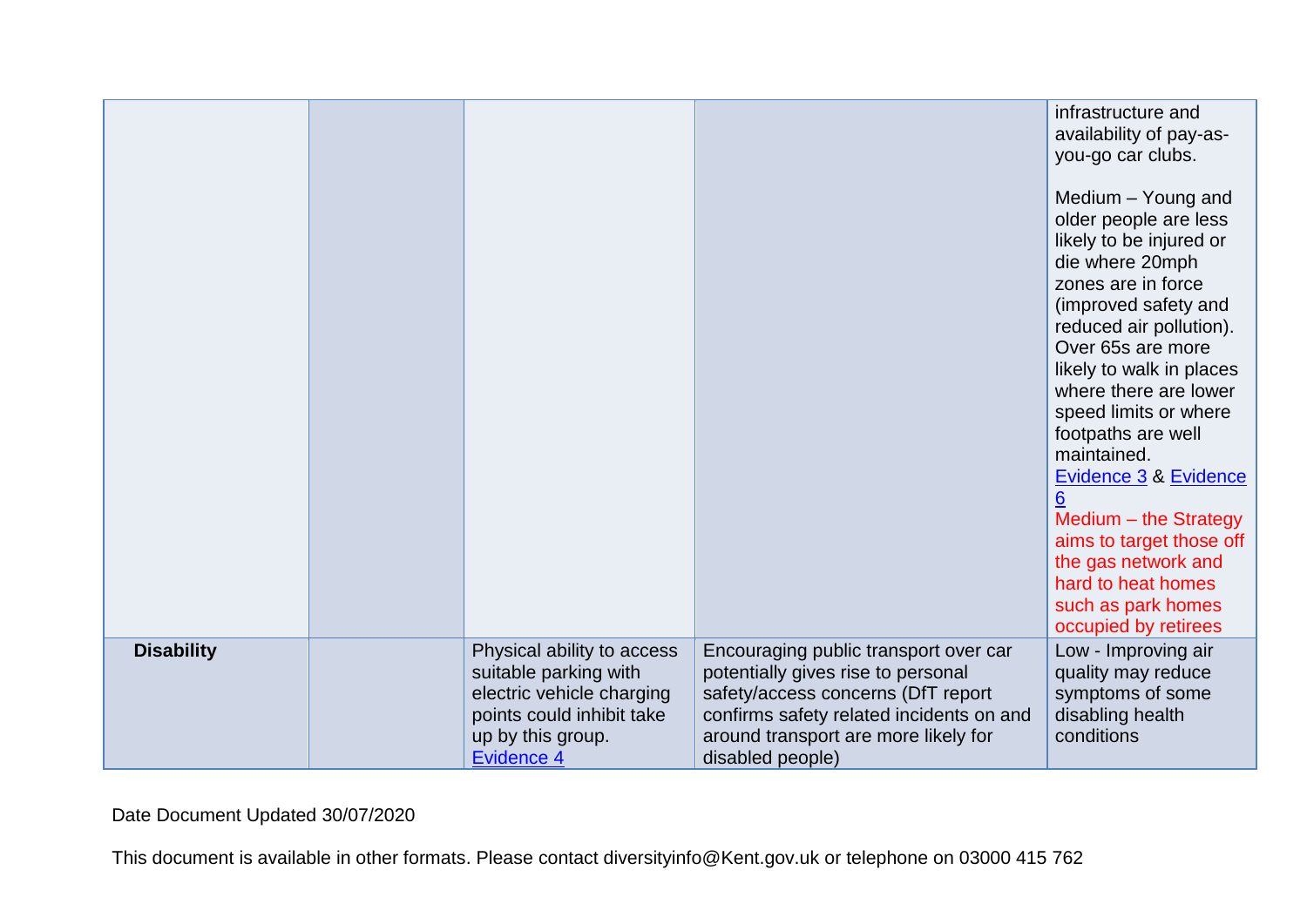|        | Affordability of new<br>energy technologies,<br>where grants are not<br>available. | Avoid excluding from active travel<br>opportunities as far as reasonably<br>practicable, although disabled are less<br>likely to walk or cycle compared to non-<br>disabled. More frequent and accessible<br>public transport is likely to be a<br>preferable option.                                    | Low - Some energy<br>efficiency<br>improvements such as<br>boilers are linked to<br>disabled adaptations<br>which can benefit<br>those with a disability<br>(e.g. disabled facilities<br>grant)<br>Low - disabled people<br>are less likely to travel<br>and when they do<br>more likely to use<br>buses and taxis<br>compared to cars -<br>improved access to<br>and reducing<br>emissions from these<br>modes will benefit this<br>group Evidence 5 |
|--------|------------------------------------------------------------------------------------|----------------------------------------------------------------------------------------------------------------------------------------------------------------------------------------------------------------------------------------------------------------------------------------------------------|-------------------------------------------------------------------------------------------------------------------------------------------------------------------------------------------------------------------------------------------------------------------------------------------------------------------------------------------------------------------------------------------------------------------------------------------------------|
| Gender |                                                                                    | Encouraging public transport over car<br>potentially gives rise to a personal<br>safety concern (perception by women<br>that personally safer using own car -<br>no recent evidence found for UK/Kent)<br>(although road safety stats show public<br>transport is safer than cars ie fewer<br>accidents) |                                                                                                                                                                                                                                                                                                                                                                                                                                                       |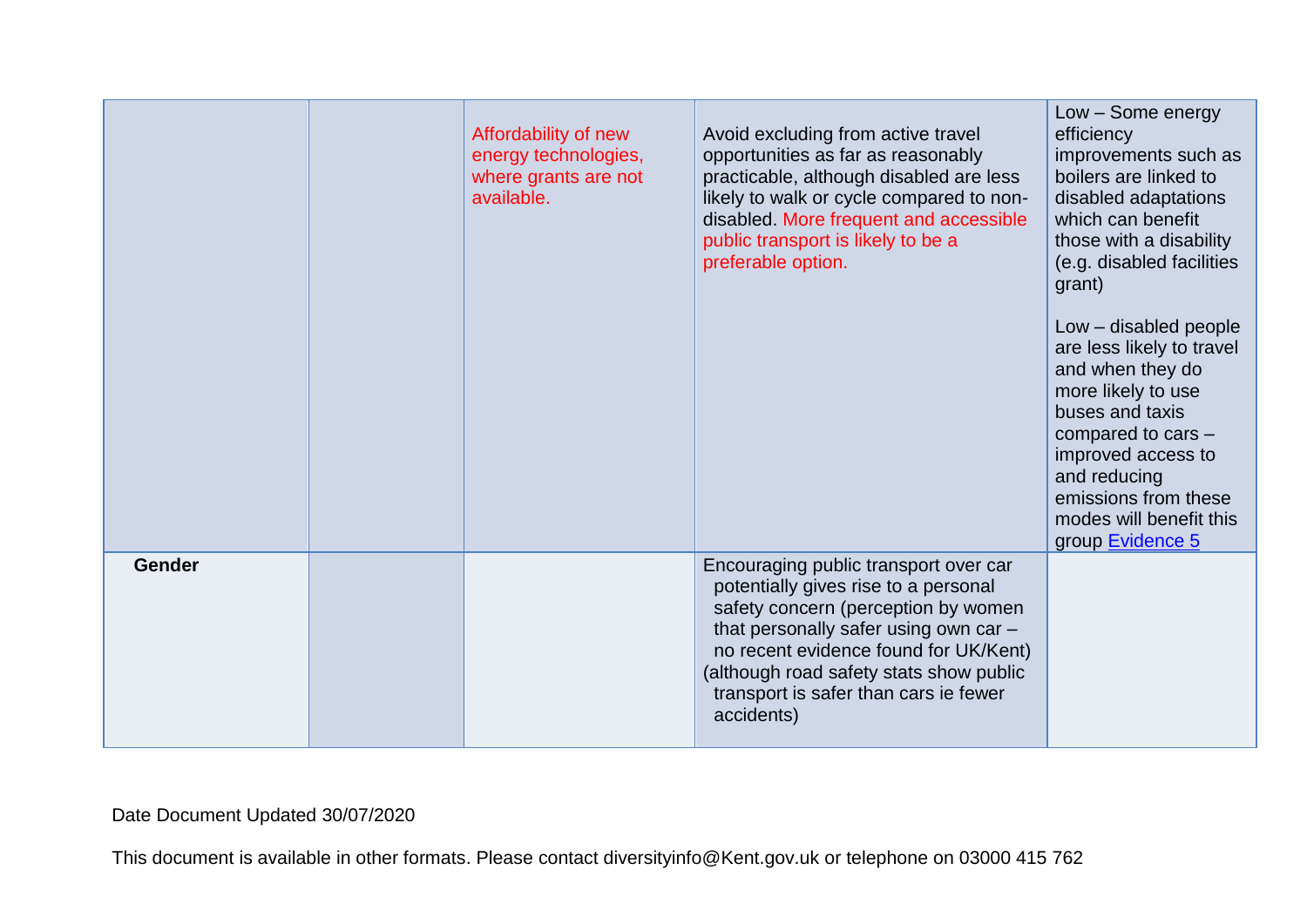| Gender identity/<br><b>Transgender</b>   |  | Ensure inclusive<br>promotions/communications<br>Encouraging public transport over car<br>potentially gives rise to a personal safety<br>concern (although road safety stats<br>show public transport is safer than cars<br>ie fewer accidents)                                                                                                                                                                                                                                                                                                                                                                                                                                         |                                                                                                     |
|------------------------------------------|--|-----------------------------------------------------------------------------------------------------------------------------------------------------------------------------------------------------------------------------------------------------------------------------------------------------------------------------------------------------------------------------------------------------------------------------------------------------------------------------------------------------------------------------------------------------------------------------------------------------------------------------------------------------------------------------------------|-----------------------------------------------------------------------------------------------------|
| Race                                     |  | Encouraging public transport over car<br>Medium - the Strategy<br>potentially gives rise to a personal safety<br>aims to target those off<br>concern (although road safety stats<br>the gas network and<br>show public transport is safer than cars<br>hard to heat homes<br>ie fewer accidents)<br>such as mobile/park<br>homes occupied by<br><b>Gypsy &amp; Traveller</b><br>Using images that are reflective of<br>communities<br>Kent's population in campaigns and<br>promotions.<br>Ensuring clear language is used and<br>language barriers are reduced where<br>possible in the promotion of schemes<br>and projects under this strategy<br>(inclusive promotions and schemes) |                                                                                                     |
| <b>Religion and</b><br><b>Belief</b>     |  | Ensure inclusive promotions                                                                                                                                                                                                                                                                                                                                                                                                                                                                                                                                                                                                                                                             |                                                                                                     |
| <b>Sexual Orientation</b>                |  | Ensure inclusive promotions                                                                                                                                                                                                                                                                                                                                                                                                                                                                                                                                                                                                                                                             |                                                                                                     |
| <b>Pregnancy and</b><br><b>Maternity</b> |  | Encouraging public transport over car<br>potentially a personal safety concern<br>(although road safety stats show public<br>transport is safer than cars ie fewer<br>accidents)                                                                                                                                                                                                                                                                                                                                                                                                                                                                                                        | Poor air quality<br>impacts lung<br>development of<br>growing foetus<br><b>(Evidence 1 Evidence</b> |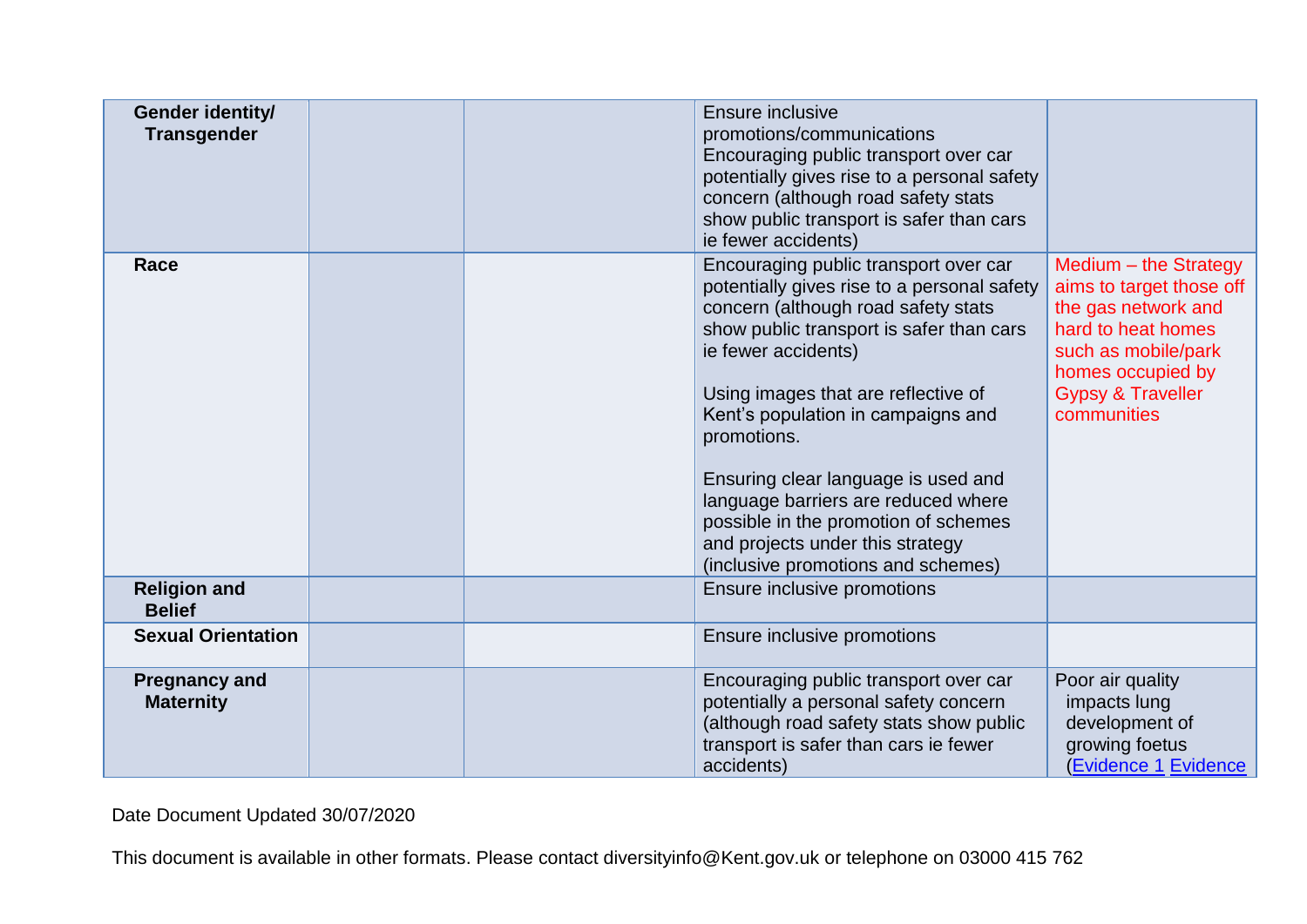| <b>Marriage and Civil</b><br><b>Partnerships</b> |                                                                                                                                                                                                                         | N/A                                                                                                                                                                                                                                                                                                                                                      | 2) and young<br>children. Improving<br>air quality benefits<br>this group |
|--------------------------------------------------|-------------------------------------------------------------------------------------------------------------------------------------------------------------------------------------------------------------------------|----------------------------------------------------------------------------------------------------------------------------------------------------------------------------------------------------------------------------------------------------------------------------------------------------------------------------------------------------------|---------------------------------------------------------------------------|
| Carer's<br><b>Responsibilities</b>               | Physical ability to access<br>suitable parking with<br>electric vehicle charging<br>points could inhibit take<br>up by this group.<br>Affordability of new<br>energy technologies,<br>where grants are not<br>available | Carers may be more likely to need a car<br>due to transporting children or cared for<br>individuals, some with specific needs<br>requiring larger (and potentially more<br>polluting) vehicles.<br>Need for careful communications in<br>encouraging less polluting transport<br>modes as affordability for carers on low<br>incomes may be a key issue. |                                                                           |

**Conclusion:** Overall no significant negative impacts identified, there is potentially one Medium impact for disabled people and carers, which requires the consideration of the selection of locations and design of parking spaces allocated for electric vehicle charging.

More positive benefits will be delivered for the young, old, disabled and maternity (unborn foetus).

# **Part 2 - Full Equality Analysis /Impact Assessment**

**From the screening grid, identify the Protected Groups impacted**

**Disabled** 

**Information and Data used to carry out your assessment**

Date Document Updated 30/07/2020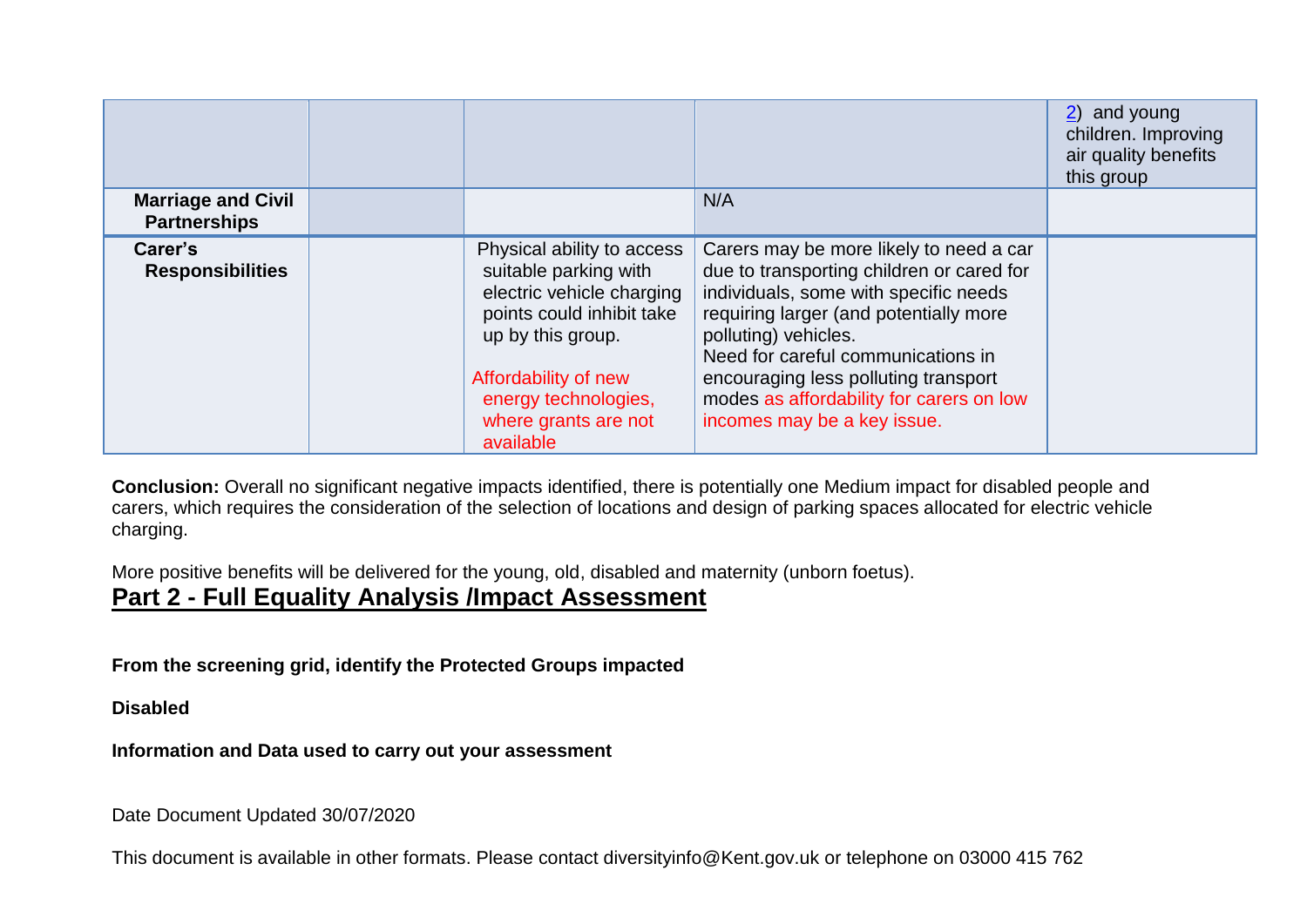Evidence 1 Impacts of poor air quality on unborn foetus <https://www.bmj.com/content/359/bmj.j5299>

Evidence 2 Lifelong impact of air quality [https://www.rcplondon.ac.uk/projects/outputs/every-breath-we-take-lifelong-impact-air](https://www.rcplondon.ac.uk/projects/outputs/every-breath-we-take-lifelong-impact-air-pollution)[pollution](https://www.rcplondon.ac.uk/projects/outputs/every-breath-we-take-lifelong-impact-air-pollution)

Evidence 3 Barriers to walking for over 65's <https://www.ciht.org.uk/news/uneven-footways-prevent-older-people-from-walking/>

Evidence 4 Availability of electric and hybrid vehicles for disabled people eligible under the UK motability scheme <https://www.motability.co.uk/>

Evidence 5 DfT report - Disabled peoples travel behaviour and attitudes to travel

[https://assets.publishing.service.gov.uk/government/uploads/system/uploads/attachment\\_data/file/647703/disabled-peoples-travel](https://assets.publishing.service.gov.uk/government/uploads/system/uploads/attachment_data/file/647703/disabled-peoples-travel-behaviour-and-attitudes-to-travel.pdf)[behaviour-and-attitudes-to-travel.pdf](https://assets.publishing.service.gov.uk/government/uploads/system/uploads/attachment_data/file/647703/disabled-peoples-travel-behaviour-and-attitudes-to-travel.pdf)

Evidence 6 Impact of 20mph zones <http://eprints.uwe.ac.uk/34851/>

Feedback from the public consultation

### **Who have you involved consulted and engaged with?**

Sustainable Business and Communities team Kent & Medway Energy & Low Emissions Working group GET E&D group A Agyepong, corporate E&D lead Full public consultation held July to September 2019

### **Analysis**

Benefits have been identified for Age (both young and old), disabled, gender, race and pregnancy (unborn foetus). **Adverse Impact,** 

Version 1 - Assumed that disabled (specifically physical) may be at a disadvantage when using an Electric Vehicle This assumption has been further investigated and found that there are 72 hybrid and electric vehicle options available via the Motability scheme. Therefore, access to low emissions vehicles is not seen as a barrier for disabled drivers.

Version 2 - There is still potential for barriers to access to parking bays with electric charge points for disabled and also carers. This needs to be considered when determining EV charge point locations and associated parking design for individual schemes. This information has been passed on for consideration in the revision of parking standards for Kent Design.

Date Document Updated 30/07/2020